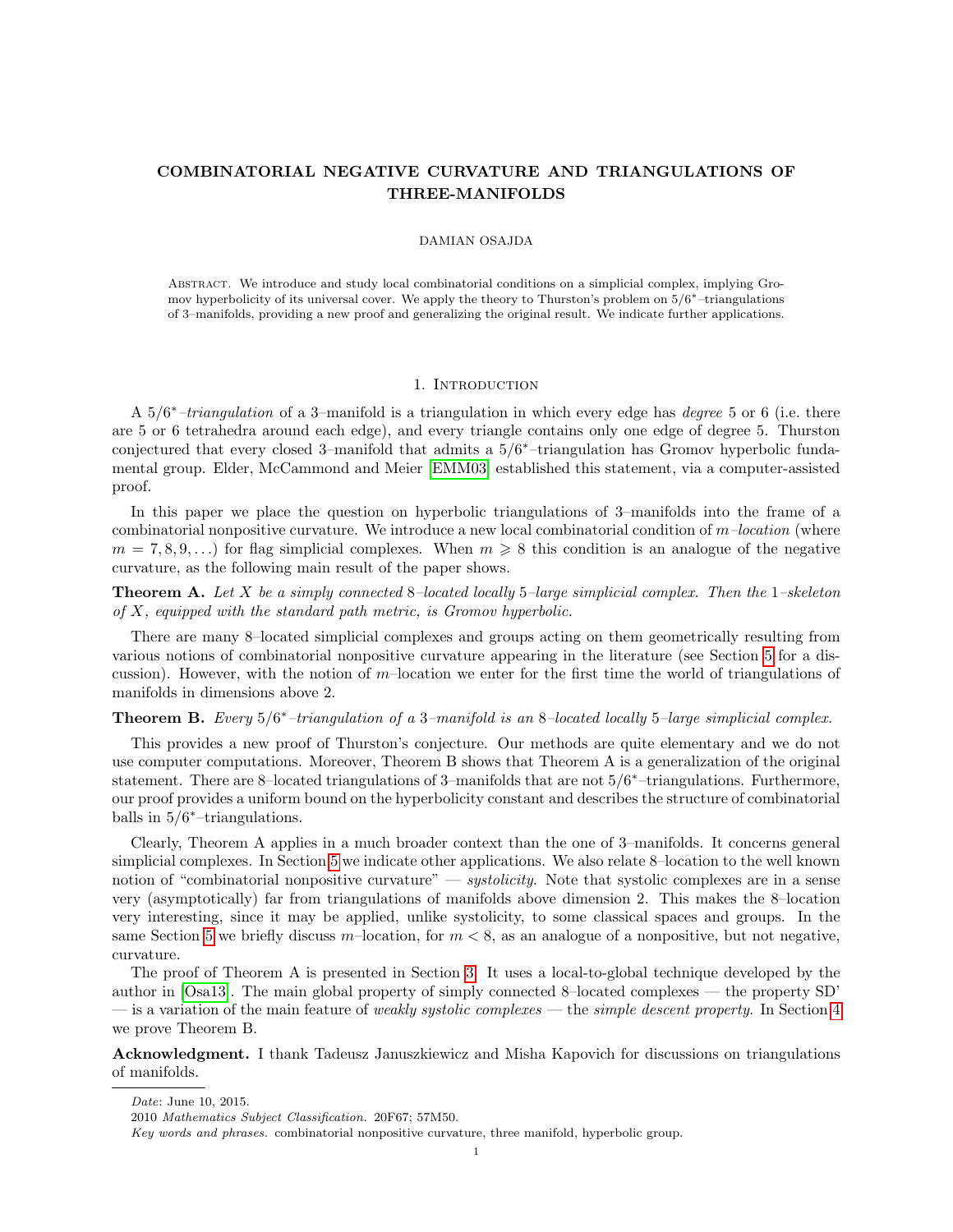#### 2 DAMIAN OSAJDA

This research was supported by Narodowe Centrum Nauki, decision no DEC-2012/06/A/ST1/00259, and by the ERC grant ANALYTIC no. 259527.

#### 2. Preliminaries

2.1. Simplicial complexes. Let X be a simplicial complex. The *i*-skeleton of X is denoted by  $X^{(i)}$ . A subcomplex Y of X is full if every subset A of vertices of Y contained in a simplex of X, is contained in a simplex of Y. For a finite set  $A = \{v_1, \ldots, v_k\}$  of vertices of X, by  $\langle A \rangle$  or by  $\langle v_1, \ldots, v_k \rangle$  we denote the span of A, i.e. the smallest full subcomplex of X containing A. Thus " $\langle A \rangle \in X$ " or " $\langle v_1, v_2, \ldots \rangle \in X$ " mean that the corresponding sets span a simplex in X. We write  $v \sim v'$  (respectively,  $v \nsim v'$ ) if  $\langle v, v' \rangle \in X$ (respectively,  $\langle v, v' \rangle \notin X$ ). Moreover, we write  $v \sim v_1, v_2, \ldots$  (respectively,  $v \nsim v_1, v_2, \ldots$ ) when  $v \sim v_i$ (respectively,  $v \nsim v_i$ ) for  $i = 1, 2, \ldots$ . A simplicial complex X is flag whenever every finite set of vertices of X joined pairwise by edges in X, is contained in a simplex of X. A link of a simplex  $\sigma$  of X is a simplicial complex  $X_{\sigma} = {\tau | \tau \in X \& \tau \cap \sigma = \emptyset \& \langle \tau \cup \sigma \rangle \in X}.$ 

Let  $k \geq 4$ . A  $k-cycle(v_1, \ldots, v_k)$  is a triangulation of a circle consisting of k vertices:  $v_1, \ldots, v_k$ , and k edges:  $\langle v_i, v_{i+1} \rangle$  and  $\langle v_k, v_1 \rangle$ . A k–wheel (in X)  $(v_0; v_1, \ldots, v_k)$  (where  $v_i$ 's are vertices of X) is a subcomplex of X such that  $(v_1, \ldots, v_k)$  is a full cycle, and  $v_0 \sim v_1, \ldots, v_k$ . A flag simplicial complex X is k–large if there are no full j–cycles in X, for  $j < k$ . X is locally k–large if all its links are k–large. Observe that local 5–largeness means that there are no 4–wheels.

If not stated otherwise, speaking about a simplicial complex  $X$ , we always consider the metric on the 0–skeleton  $X^{(0)}$ , defined as the number of edges in the shortest 1–skeleton path joining two given vertices. We denote this metric by  $d(\cdot, \cdot)$ . Given a nonnegative integer i and a vertex  $v \in X$ , a (combinatorial) ball  $B_i(v, X)$  (respectively, *sphere*  $S_i(v, X)$ ) of radius i around v (or i-ball around v) is a full subcomplex of X spanned by vertices at distance at most i (respectively, at distance i) from v. We use the notation  $B_i(v)$  and  $S_i(v)$  for, respectively,  $B_i(v, X)$  and  $S_i(v, X)$ , when it is clear what is the underlying complex X.



<span id="page-1-0"></span>FIGURE 1. Two types of dwheels with the boundary length 8: a  $(7,5)$ –dwheel (left), and a  $(6, 5)$ –dwheel (right).

2.2. Location. A  $(k, l)$ -dwheel (from "double wheel")  $dW = (v_0, v'_0, w; v_1, \ldots, v_{k-2}; v'_1, \ldots, v'_{l-2})$  is the union of a k–wheel  $(v_0; v_1, \ldots, v_{k-2}, w, v'_0)$  and an l–wheel  $(v'_0; v'_1, \ldots, v'_{l-2}, w, v_0)$ , with  $v_1 = v'_1$  or  $v_1 \sim v'_1$ see Figure [1.](#page-1-0) The *boundary* of the dwheel dW is the cycle  $(v_1, \ldots, v_{k-2}, w, v'_{l-2}, \ldots, v'_1)$ , and the *boundary* length is  $k + l - 4$  if  $v_1 = v'_1$  or  $k + l - 3$  otherwise.

<span id="page-1-1"></span>**Definition 2.1** (m–location). A flag simplicial complex is  $m$ –located if every dwheel with the boundary length at most m is contained in a  $1$ -ball — see Figure [2.](#page-2-1)

In this article by a *covering* we mean a *simplicial covering*, that is a simplicial map restricting to isomorphisms from 1–balls onto spans of their images. In particular, it follows that wheels are mapped isomorphically onto wheels, and thus the following result holds.

<span id="page-1-2"></span>**Proposition 2.1.** A covering of a locally k–large complex is itself locally k–large. A covering of an m–located complex is itself m–located.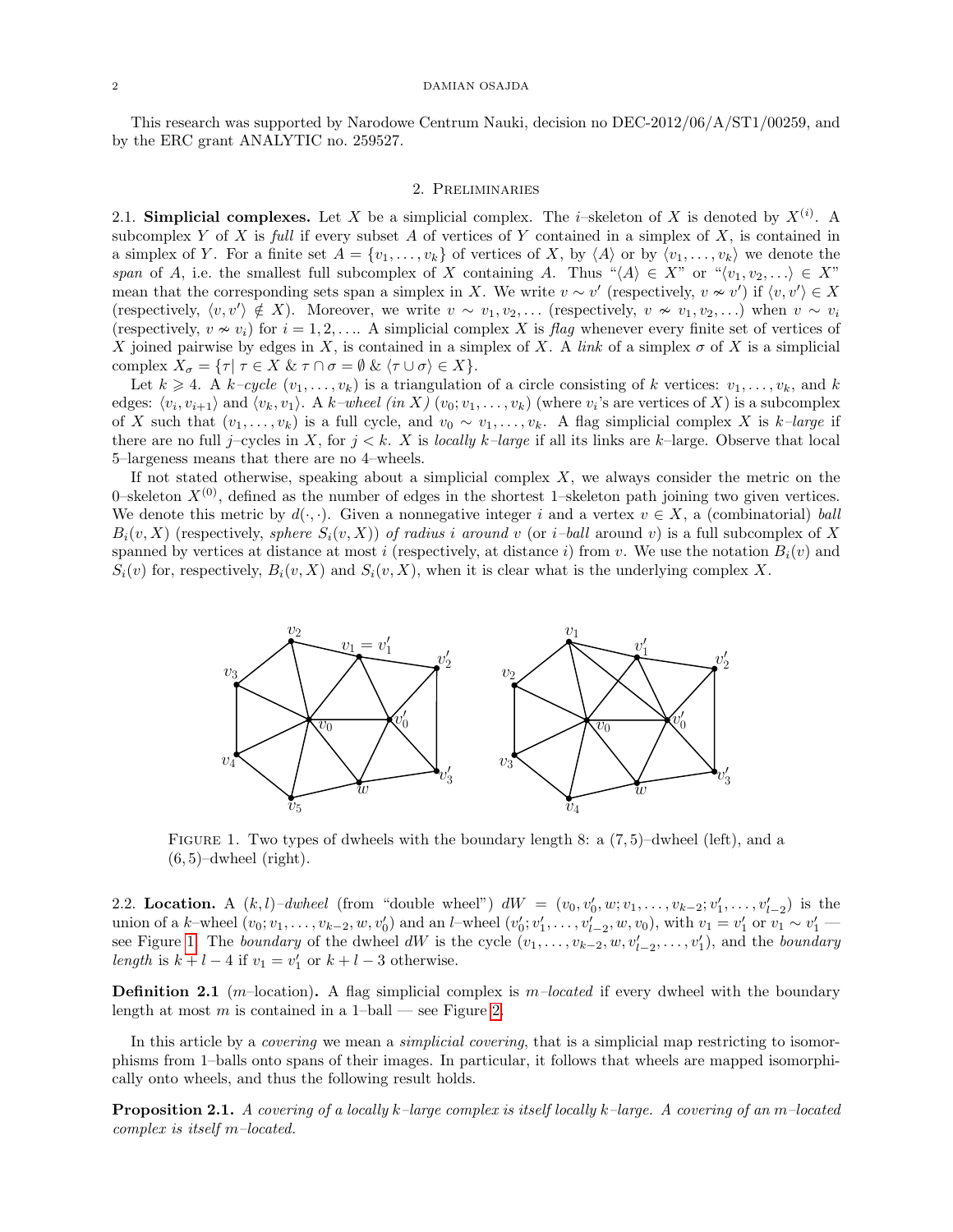

<span id="page-2-1"></span>FIGURE 2. 8-location (left), and the vertex condition (V) for the property SD' (right).

#### 3. Hyperbolicity

<span id="page-2-0"></span>The goal of this section is to prove Theorem A. In Subsection [3.1](#page-2-2) we introduce a global combinatorial property  $SD'$  that, together with 8–location and local 5–largeness, implies hyperbolicity — Theorem [3.3.](#page-2-3) In the subsequent Subsection [3.2,](#page-4-0) we prove a local-to-global Theorem [3.4](#page-4-1) implying directly Theorem A.

### <span id="page-2-2"></span>3.1. Global condition.

<span id="page-2-5"></span>**Definition 3.1** (Property  $SD'$ ). Let X be a flag simplicial complex, let O be its vertex, and let  $n \in$  $\{0, 1, 2, 3, \ldots\}$ . We say that X satisfies the property  $SD'_n(O)$  if for every  $i = 1, 2, \ldots, n$  the following two conditions hold.

- (T) (Triangle condition): For every edge  $e \in S_{i+1}(O)$  the intersection  $X_e \cap B_i(O)$  is non-empty.
- (V) (Vertex condition): For every vertex  $v \in S_{i+1}(O)$ , and for every two vertices  $u, w \in X_v \cap B_i(O)$ , there exists a vertex  $t \in X_v \cap B_i(O)$  such that  $t \sim u, w$  — see Figure [2.](#page-2-1)

X satisfies the property  $SD'(O)$  (respectively, the property  $SD'$ ) if  $SD'_{n}(O)$  holds for every n (respectively, for every  $n$  and  $O$ ).

<span id="page-2-6"></span>**Proposition 3.1** (Simple connectedness). Let X be a simplicial complex satisfying the property  $SD'(O)$ , for some vertex  $O$ . Then  $X$  is simply connected.

*Proof.* The proof follows closely the proof of  $[BCC+13, Lemma 5.5]$  $[BCC+13, Lemma 5.5]$ . Here, instead of the quadrangle condition one uses the vertex condition (V) from Definition [2.1.](#page-1-1)

<span id="page-2-4"></span>**Lemma 3.2.** Let X be an 8-located locally 5-large simplicial complex satisfying the property  $SD'_n(O)$ , for some vertex O. Let  $v \in S_{n+1}(O)$  and let  $y, z \in X_v \cap B_n(O)$  be such that  $y \nsim z$ . Let  $x \in X_v \cap B_n(O)$  be a vertex adjacent to y, z, given by the vertex condition (V). Let  $y', z' \in B_{n-1}(O)$  be vertices with  $\langle x, y, y' \rangle, \langle x, z, z' \rangle \in$ X, given by the triangle condition (T). Then  $y' \neq z'$ ;  $y' \approx z$ ;  $y \approx z'$ ; and  $y' \sim z'$ .

*Proof.* By 5-largeness we have immediately that  $y' \neq z'$ ;  $y' \approx z$ ; and  $y \approx z'$ . For the rest we proceed by contradiction. Assume that  $y' \nsim z'$ . Then, by the vertex condition (V), there is a vertex  $x' \in S_{n-1}(O)$ adjacent to x, y, z. Note that, by 5–largeness, it is not possible that  $y \sim x' \sim z$ , thus there is a 6–wheel  $(x; v, z, z', x', y', y)$ , or a 5-wheel  $(x; v, z, z', x', y)$ , or  $(x; v, z, x', y', y)$ . By the triangle (T) and the vertex (V) condition there are vertices  $y'', x'', z'' \in S_{n-2}(O)$  with  $\langle x', y', y'' \rangle, \langle x', z', z'' \rangle \in X$ , and  $x'' \sim x', y'', z''$ . Possibly  $x'' = z''$ , but  $x'' \neq y''$ , by 5-largeness. In any case we obtain an  $(k, l)$ -dwheel dW, spanned by vertices in  $\{v, x, y, z, x', y', z', x'', y'', z''\}$ , with the boundary length at most 8. Thus, by 8-location, dW is contained in a 1–ball, which contradicts the fact that  $d(v, y'') = 3$ .

<span id="page-2-3"></span>**Theorem 3.3** (Hyperbolicity). Let X be an 8-located locally 5-large simplicial complex satisfying the property SD'. Then  $X^{(0)}$  equipped with a path metric induced from  $X^{(1)}$  is  $\delta$ -hyperbolic, for a universal constant δ.

Proof. We use a criterion by Papasoglu [\[Pap95\]](#page-8-3), i.e. we reduce the proof to showing that intervals are uniformly thin. Let  $O, O'$  be two vertices and let I be the interval between them, i.e. the set of vertices lying on geodesics between O and O'. By  $I_k$  we denote the intersection  $S_k(O) \cap I = S_k(O) \cap S_{n-k}(O')$ , where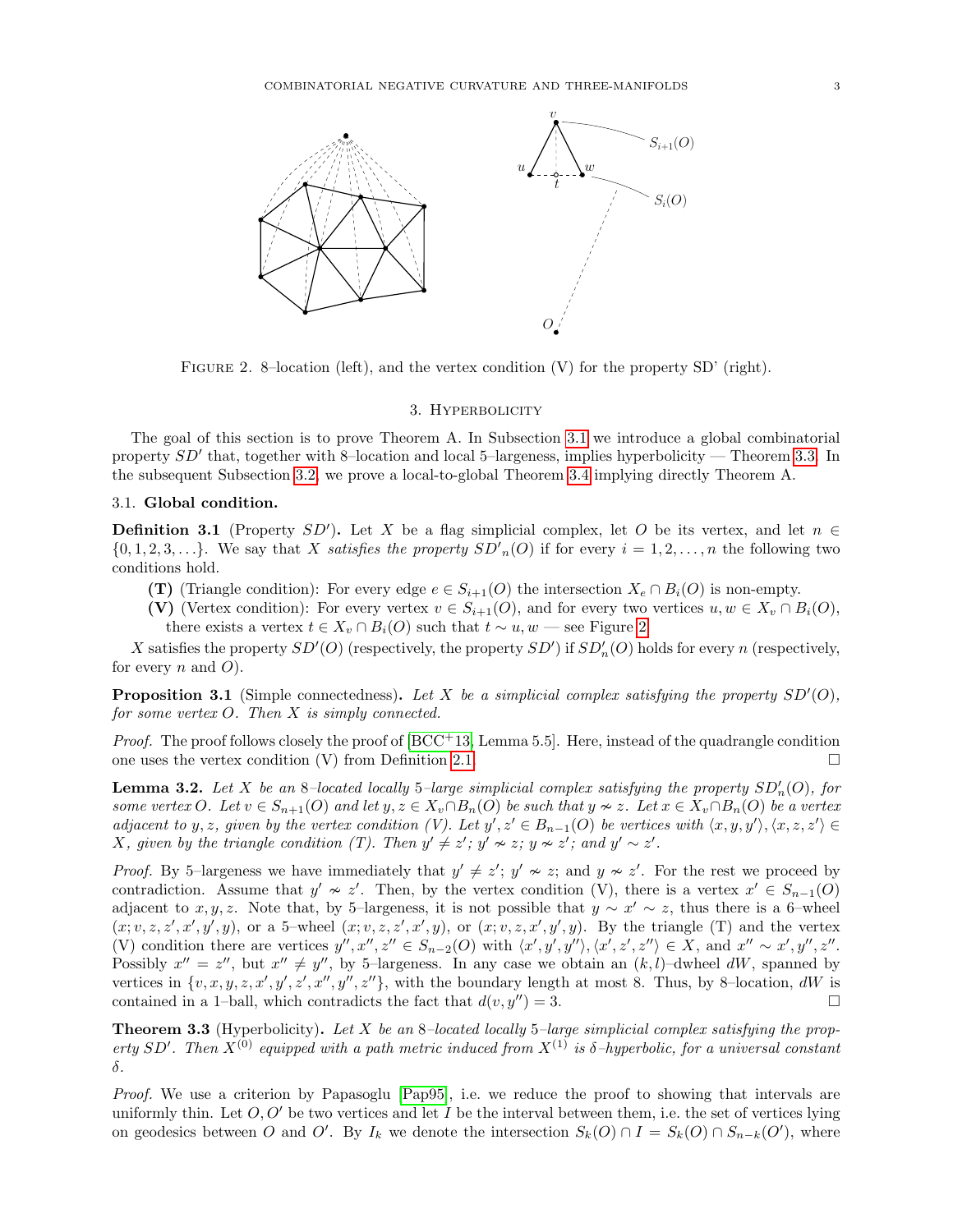$n = d(O, O')$ . We show that for every  $k \leq n$ , for every two vertices  $v, w \in I_k$ , we have  $d(v, w) \leq 2$ . This shows also that the hyperbolicity constant is universal.

By contradiction — let k be the maximal number such that there are vertices  $v, w \in I_k$  with  $d(v, w) > 2$ . Then in  $I_{k+1}$  there exist vertices  $v' \sim v$ , and  $w' \sim w$  with  $d(v', w') \leq 2$ . By the vertex condition (V), there is a vertex  $z \sim v'$ , w' in  $I_{k+1}$ , possibly with  $z = w'$ . By the triangle condition (T) there are vertices  $v'', w'' \in I_k(O)$ , with  $v'' = w''$  if  $z = w'$ , such that  $v'' \sim v'$ , z, and  $w'' \sim z$ , w'. By the vertex condition (V), in  $I_k$  there exist vertices  $s \sim v, v', v''$ ;  $t \sim v''$ ,  $z, w''$ ;  $u \sim w, w', w''$ , possibly, with  $s = v''$ ,  $t = w''$ ,  $u = w$ . Among the vertices  $t, w'', u, w$  we choose the first one (in the given order), that is at distance 3 from v. Denote this vertex by  $v'''$ . Using the vertex condition (V), we obtain a full path  $v_1v_2v_3v_4$  in  $I_k$  of diameter 3, with  $v_1 = v$  and  $v_4 = v'''$ . In the remaining part of the proof we show that the existence of such path is impossible. This leads to a contradiction yielding the theorem.

For  $i = 1, 2, 3$ , let  $w_i \sim v_i, v_{i+1}$  be a vertex in  $I_{k-1}$  given by the triangle condition (T). All the possible cases (up to renaming vertices) of mutual relations between vertices  $w_i$  are shown in Figure [3](#page-3-0) – Cases: I, II, and III.

**Case I.** In this case we assume that for all triples of vertices  $w_i$  as above we are not in Case II or III, that is  $w_i \neq w_j$ , for  $i \neq j$ . First, suppose that  $w_1 \sim w_2 \sim w_3$ . We may assume that  $w_1 \nsim w_3$ . By (T), there are vertices  $u_1, u_2 \in I_{k-2}$  with  $u_j \sim w_j, w_{j+1}$ . If  $u_1 = u_2$  then we are in Case I(a) (see Figure [3\)](#page-3-0). Further we assume that there are no such  $u_i$ . If  $u_1 \sim u_2$  then, by (T), there is a vertex  $t \in I_{k-3}$  adjacent to  $u_1, u_2$ — Case I(b) (see Figure [3\)](#page-3-0). If not then, by (V), there is a vertex  $u' \in I_{k-2}$  adjacent to  $u_1, u_2$ . If  $u' \sim w_1$ then we are in the previous case taking u' instead of  $u_1$ . Similarly for  $u' \sim w_3$ , thus further we assume that  $u' \approx w_1, w_3$ . By (T), in  $I_{k-3}$  there exist  $t_1, t_2$  with  $t_i \sim u', u_i$ . By Lemma [3.2,](#page-2-4) we have  $t_1 \neq t_2$  and  $t_1 \sim t_2$ . It follows that there is a  $(7, 5)$ -dwheel  $(w_2, u', u_2; u_1, w_1, v_2, v_3, w_3; u_1, t_1, t_2)$  dW. By 8-location,  $dW$  is contained in a 1-ball — contradiction, since  $d(v_2, t_1) = 3$ .



<span id="page-3-0"></span>Figure 3. Possible cases in the proof of Theorem [3.3.](#page-2-3)

Now we suppose that  $w_1 \sim w_2$ , and  $w_2 \nsim w_3$ . Then, by (V), in  $I_{k-1}$  there is  $w' \sim v_3, w_2, w_3$ . We may assume that  $w' \approx w_1$ . By (T), in  $I_{k-2}$  there are  $u_2, u_3$ , with  $u_i \sim w'$ ,  $w_i$ . By Lemma [3.2,](#page-2-4)  $u_2 \neq u_3$ ;  $u_2 \approx w_3$ ;  $w_2 \nsim u_3$ ; and  $u_2 \sim u_3$ . Therefore,  $w_1, v_2, v_3, w_3, u_3$  are contained in a  $(5, m)$ –dwheel dW, with the boundary length at most 8. By 8-location, dW is contained in a 1-ball  $B_1(w'')$ . Replacing  $w_2$  by  $w''$  we are in Case  $I(a)$  or  $I(b)$ .

If  $w_1 \nsim w_2 \nsim w_3$  then, by (V), in  $I_{k-1}$  there are  $w'_1, w'_2$  with  $w'_j \nsim v_{j+1}, w_j, w_{j+1}$ . By (T), in  $I_{k-2}$  there exist  $u_1, u'_1, u_2, u'_2$  with  $u_j \sim w_j, w'_j$ , and  $u'_j \sim w'_j, w_{j+1}$ . By Lemma [3.2](#page-2-4)  $u_1 \neq u'_1$ ;  $u_1 \nsim w_2$ ;  $w_1 \nsim u'_1$ ; and  $u_1 \sim u_1'$ . Thus the vertices  $u_1, w_1, v_2, v_3, w_2', u_2$  are contained in a  $(5, m)$ –dwheel dW, with the boundary length at most 8. By 8–location, dW is contained in  $B_1(w)$ , and hence, replacing  $w_2$  by w, we are in the previous case.

**Case II.** Proceeding similarly as in Case I above (i.e. using the conditions  $(V)$  and  $(T)$ , and Lemma [3.2\)](#page-2-4), we come to the two possible cases: II(a) and II(b), as in Figure [3](#page-3-0) — with  $u, u_1, u_2 \in I_{k-2}$  and  $t \in I_{k-3}$ .

In the remaining part of the proof we analyze separately all the cases:  $I(a)$ ,  $I(b)$ ,  $II(a)$ ,  $II(b)$ , and  $III$ , showing that they lead to contradiction. To do this we "project" edges and vertices towards  $O'$  now: By (T), in  $I_{k+1}$  there exist vertices  $p_1, p_2, p_3$  (possibly some of them coinciding), with  $p_i \sim v_j, v_{j+1}$ . By (V), we have that  $d(p_j, p_{j+1}) \leq 2$ .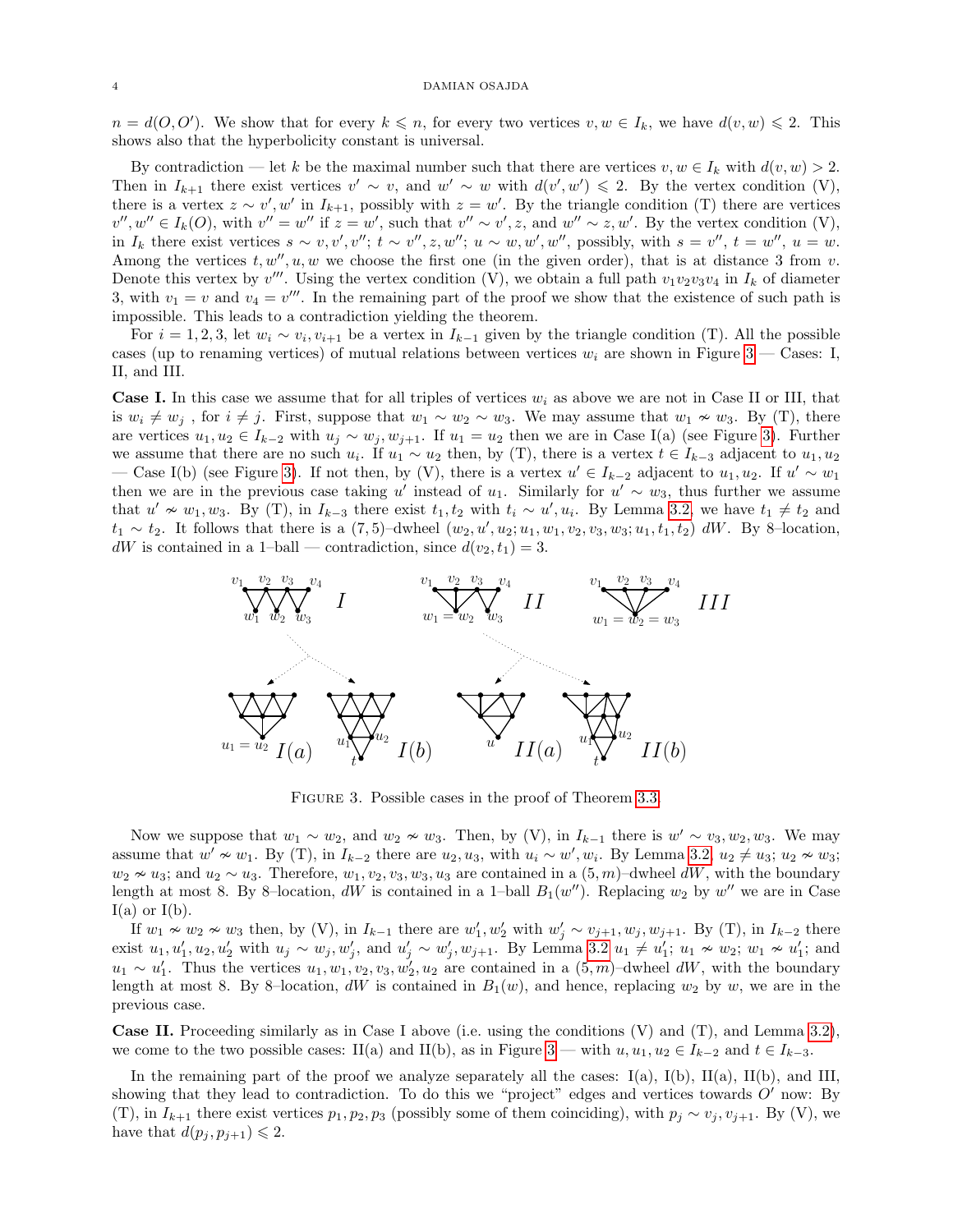Ad Case III: This leads to a contradiction, since  $d(v_1, v_4) = 3$ .

Ad Case II(a): By Lemma [3.2,](#page-2-4) we have  $p_1 \nsim v_3$ ;  $v_1 \nsim p_2$ ;  $p_1 \neq p_2$ ; and  $p_1 \nsim p_2$ . Therefore, the vertices  $p_1, v_1, w_1, w_3, v_4, p_3$  are then contained in a  $(5, m)$ –dwheel dW with the boundary length at most 8. Thus, by 8–location, dW is contained in a 1–ball — contradiction, since  $d(v_1, v_4) = 3$ .

Ad Case II(b): By Lemma [3.2,](#page-2-4) we have  $p_1 \nsim v_3$ ;  $v_1 \nsim p_2$ ;  $p_1 \neq p_2$ ; and  $p_1 \sim p_2$ . By (V), there is  $p' \in I_{k+1}$ with  $p' \sim p_2, p_3, v_3$ , possibly with  $p' = p_3$ . We may assume that  $p' \approx p_1$ . By (T), in  $I_{k+2}$  there are vertices  $q_1 \sim p_1, p_2$  and  $q_2 \sim p_2, p'$ , with  $d(q_1, q_2) \leq 2$ , by (V). Therefore the vertices  $q_1, p_1, v_1, w_1, v_3, p', q_2$  are contained in a  $(5, m)$ –dwheel dW with the boundary length at most 8. Thus, by 8–location, dW is contained in a 1-ball — contradiction, since  $d(w_1, q_1) = 3$ .

Ad Case I(a): The vertices  $p_2, v_2, w_1, u_1, w_3, v_4, p_3$  are contained in a  $(5, m)$ -dwheel dW with the boundary length at most 8. Thus, by 8–location, dW is contained in a 1–ball — contradiction, since  $d(u_1, p_3) = 3$ .

Ad Case I(b): If  $p_1 = p_2$  or  $p_1 \sim p_2$  then we obtain a  $(6, m)$ –dwheel containing  $p_1, v_1, w_1, u_1, u_2, w_3, v_3, p_2$ , leading to contradiction, by 8–location. Similarly, when  $p_2 = p_3$  or  $p_2 \sim p_3$ . Thus, further we assume that  $d(p_j, p_{j+1}) = 2$ . By (V), in  $I_{k+1}$  there is a vertex  $p' \sim p_1, p_2$ . We may assume that  $v_1 \nsim p' \nsim v_3$ . By (T), in  $I_{k+2}$  there exist vertices  $q_1, q_2$ , such that  $q_j \sim p_j$ , p'. By Lemma [3.2,](#page-2-4)  $q_1 \neq q_2$ ;  $q_1 \nsim p_2$ ;  $p_1 \nsim q_2$ ; and  $q_1 \sim q_2$ . Thus there is a  $(7,5)$ -dwheel  $(v_2, p', p_2; p_1, v_1, w_1, w_2, v_3; p_1, q_1, q_2)$ , which lies in a 1-ball, by 8-location. This however contradicts the fact that  $d(w_1, q_1) = 3$ .

<span id="page-4-0"></span>3.2. Local-to-global. In this section we prove the following result implying Theorem A from Introduction.

<span id="page-4-1"></span>**Theorem 3.4** (Local-to-global). Let X be an 8-located locally 5-large simplicial complex. Then its universal cover  $\tilde{X}$  is an 8-located locally 5-large simplicial complex satisfying the property SD'. In particular,  $\tilde{X}^{(1)}$  is δ–hyperbolic.

*Proof.* The proof follows closely — up to much of the notations — the proof of the analogous Theorem 4.5 from [\[Osa13\]](#page-8-1) (compare also the proof of [\[BCC](#page-8-2)<sup>+</sup>13, Theorem 1]). We construct the universal cover X of X as an increasing union  $\bigcup_{i=1}^{\infty} \widetilde{B}_i$  of combinatorial balls. The covering map is then the union

$$
\bigcup_{i=1}^{\infty} f_i \colon \bigcup_{i=1}^{\infty} \widetilde{B}_i \to X,
$$

where  $f_i: \widetilde{B}_i \to X$  is locally injective and  $f_i|_{\widetilde{B}_j} = f_j$ , for  $j \leq i$ .

We proceed by induction. Choose a vertex  $O$  of X. Define  $B_0 = \{O\}$ ,  $B_1 = B_1(O, X)$  and  $f_1 = \text{Id}_{B_1(O)}$ . Assume that we have constructed the balls  $\widetilde{B}_1, \widetilde{B}_2, \ldots, \widetilde{B}_i$  and the corresponding maps  $f_1, f_2, \ldots, f_i$  to X so that the following conditions are satisfied:

- $(P_i)$ :  $\widetilde{B}_j = B_j (O, \widetilde{B}_i)$  for  $j = 1, 2, \ldots, i;$
- $(Q_i)$ :  $\widetilde{B}_i$  satisfies the property  $SD'_{i-1}(O)$ ;
- $(R_i)$ :  $f_i|_{B_1(\widetilde{w}, \widetilde{B}_i)}$ :  $B_1(\widetilde{w}, B_i) \to B_1(f_i(\widetilde{w}), X)$  is an isomorphism onto the span of the image for  $\widetilde{w} \in B_i$ and it is an isomorphism for  $\widetilde{w} \in \widetilde{B}_{i-1}$ .

Observe that those conditions are satisfied for  $B_1$  and  $f_1$ , i.e. that conditions  $(P_1)$ ,  $(Q_1)$  and  $(R_1)$  hold. Now we construct  $B_{i+1}$  and the map  $f_{i+1} : B_{i+1} \to X$ . For a simplex  $\tilde{\sigma}$  of  $B_i$ , we denote by  $\sigma$  its image  $f(\tilde{\sigma})$  in  $Y$ , Let  $\tilde{S} = S(\tilde{\sigma}, \tilde{B})$  and let  $f_i(\tilde{\sigma})$  in X. Let  $\tilde{S}_i = S_i(O, \tilde{B}_i)$  and let

$$
Z = \{ (\widetilde{w}, z) \in \widetilde{S}_i^{(0)} \times X^{(0)} | \ z \in X_w \setminus f_i((\widetilde{B}_i)_{\widetilde{w}}) \}.
$$

Define a relation  $\stackrel{e}{\sim}$  on Z as follows:

$$
(\widetilde{w},z) \stackrel{e}{\sim} (\widetilde{w}',z')
$$
 iff  $(z=z' \text{ and } \langle \widetilde{w}, \widetilde{w}' \rangle \in \widetilde{B}_i^{(1)}).$ 

The transitive closure  $\frac{\bar{e}}{\sim}$  of the relation  $\frac{e}{\sim}$  will be further used to define  $\widetilde{B}_{i+1}$ . The following lemma shows that  $\stackrel{e}{\sim}$  is not "too far" from  $\stackrel{e}{\sim}$ .

<span id="page-4-2"></span>**Lemma 3.5.** If  $(\widetilde{w}_1, z) \stackrel{e}{\sim} (\widetilde{w}_2, z) \stackrel{e}{\sim} (\widetilde{w}_3, z) \stackrel{e}{\sim} (\widetilde{w}_4, z)$  then there is  $(\widetilde{x}, z) \in Z$  with  $(\widetilde{w}_1, z) \stackrel{e}{\sim} (\widetilde{x}, z) \stackrel{e}{\sim} (\widetilde{w}_4, z)$ .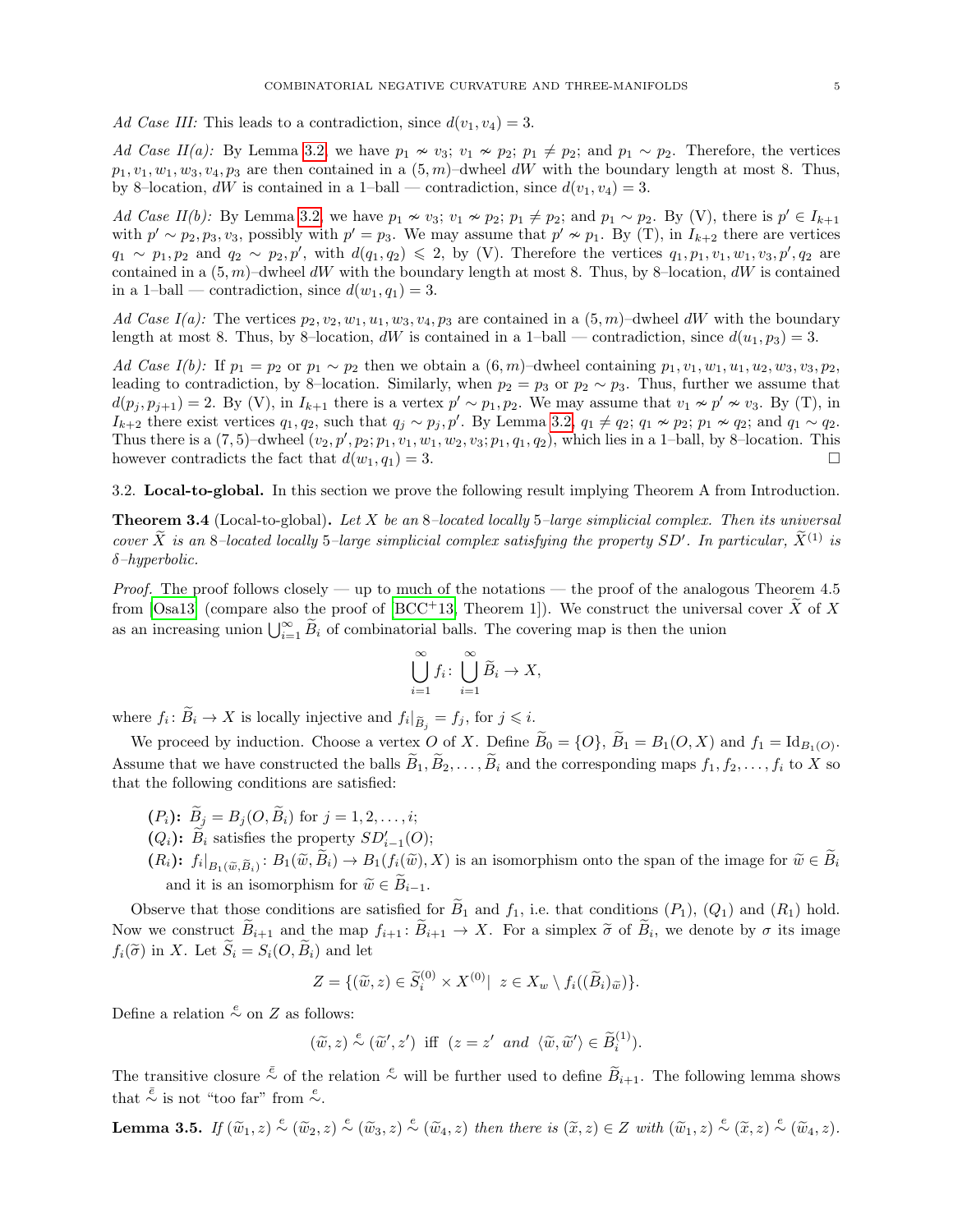Proof. If  $\widetilde{w}_j = \widetilde{w}_k$ , for  $j \neq k$ , or if  $\langle \widetilde{w}_1, \widetilde{w}_3 \rangle \in B_i$ , or  $\langle \widetilde{w}_1, \widetilde{w}_4 \rangle \in B_i$ , or  $\langle \widetilde{w}_2, \widetilde{w}_4 \rangle \in B_i$ , then the assertion trivially holds. Thus further we assume this is not the case. By  $(P_i)$  and  $(Q_i)$ , in  $\tilde{B}_{i-1}$  there are vertices  $\widetilde{u}_1, \widetilde{u}_2, \widetilde{u}_3$  with  $\widetilde{u}_i \sim \widetilde{w}_i, \widetilde{w}_{i+1}.$ 

**Claim.** For  $j \neq k$ , we have  $\widetilde{u}_j \neq \widetilde{u}_k$ . Furthermore, for  $j = 1, 2, \widetilde{u}_j \nsim \widetilde{w}_{j+2}$  and  $\widetilde{w}_j \nsim \widetilde{u}_{j+2}$ .

*Proof of Claim.* We show only that  $\tilde{u}_1 \nsim \tilde{w}_3$ . Other assertions follow in the same way. By contradiction assume that  $\tilde{u}_1 \sim \tilde{w}_3$ . Observe that  $z \nsim u_1$ , by  $(R_i)$  and by the definition of the set Z, and that  $w_1 \nsim w_3$ , by  $(R_i)$  and our initial assumptions. Therefore, by  $(R_i)$  and by our definition of Z there is a 4–wheel  $(w_2; w_1, z, w_3, u_1)$  in X — contradiction with 5-largeness. This finishes the proof of Claim.

By  $(Q_i)$ , in  $\tilde{B}_{i-1}$  there are vertices  $\tilde{u}'_1, \tilde{u}'_2$  with  $\tilde{u}'_j \sim \tilde{u}_j, \tilde{w}_{j+1}, \tilde{u}_{j+1}$ , and  $\tilde{u}'_j \neq \tilde{u}_j$ , by Claim. When  $\tilde{v}'_j$  then  $\tilde{v}'_j$  then  $\tilde{v}'_j$  then  $\tilde{v}'_j$  is the se  $\widetilde{u}_j \sim \widetilde{u}_{j+1}$  then  $\widetilde{u}'_j = \widetilde{u}_{j+1}$ . We may assume that  $\widetilde{u}'_1 \nsim \widetilde{u}_1$  — if not then we take  $\widetilde{u}'_1$  instead of  $\widetilde{u}_1$ . Further, we may assume that if  $\tilde{u}'_1 \neq \tilde{u}_2$  then  $\tilde{u}'_1 \nsim \tilde{u}_3$  — if not than we choose  $\tilde{u}'_1$  instead of  $\tilde{u}_2$ . By the definition of the set Z and by  $(R_1)$  it follows that in X there is a whool spanned by v of the set Z and by  $(R_i)$ , it follows that in X there is a wheel spanned by vertices  $w_2, z, w_3, u_2, u'_1, u_1, w_1$ . Furthermore, if  $\tilde{u}'_2 \neq \tilde{u}_2$  then we may assume that  $\tilde{u}'_2 \nsim \tilde{u}_4$  — otherwise we replace  $\tilde{u}_3$  by  $\tilde{u}'_2$ . It may be verify the summer hast  $\tilde{u}'_1$  as  $\tilde{u}'_2$  as  $\tilde{u}'_3$ . Then, by the defin however happen that  $\tilde{u}'_2 \sim \tilde{w}_2$ . Then, by the definition of the set Z and by  $(R_i)$ , in X there is a 5–wheel<br>(and all all all  $\tilde{w}_1$  all all  $\tilde{w}_2$  all  $\tilde{w}_1$  all  $\tilde{w}_2$  all  $\tilde{w}_1$  all  $\tilde{w}_1$  all  $(w_3; u'_2, w_2, z, w_4, u_3)$ . If  $\widetilde{u}'_2 \nsim \widetilde{w}_2$  then we have a wheel spanned by vertices  $w_3, u'_2, u_2, w_2, z, w_4, u_3$ . Since  $u_2 \sim u_2'$ , in any case we obtain in X a dwheel dW with the boundary length at most 8. Therefore, by 8–location, there is a vertex y with  $dW \subseteq B_1(y,X)$ . By  $(R_i)$  applied to the vertex  $\tilde{u}_2$  there is a vertex  $\widetilde{y} \sim \widetilde{u}_2$ , with  $f_i(\widetilde{y}) = y$ . Again by  $(R_i)$ , we have that all the vertices  $\widetilde{w}_1, \widetilde{w}_2, \widetilde{w}_3, \widetilde{w}_4, \widetilde{u}_1, \widetilde{u}_2, \widetilde{u}_3, \widetilde{u}_1', \widetilde{u}_2'$  are adjacent to  $\widetilde{y}$  in  $B_i$ . Hence, to prove the lemma it is enough to show that  $(\widetilde{y}, z) \in Z$ . If not then, by  $(R_i)$ ,<br>there is  $\widetilde{z} \in \widetilde{B}$ , such that  $(\widetilde{z}, \widetilde{z}) \in \widetilde{B}$ , such that  $(\widetilde{z}, \widetilde{z}) \in \widetilde{B$ there is  $\tilde{z} \in B_i$  such that  $\langle \tilde{z}, \tilde{y} \rangle \in B_i$ . By  $(R_i)$ , we have then that  $\langle \tilde{z}, \tilde{w}_1 \rangle \in B_i$ , which is a contradiction, since  $(\tilde{w}_1, z) \in Z$ . This proves the lemma.

Observe that, by Lemma [3.5,](#page-4-2) if  $(\tilde{u}, z) \stackrel{\bar{e}}{\sim} (\tilde{w}, z)$  then there is a vertex  $\tilde{y} \in \tilde{S}_i$  with  $(\tilde{y}, z) \in Z$  and  $\tilde{z} \sim \tilde{z} \tilde{z} \sim \tilde{z}$  $\langle \widetilde{y}, \widetilde{u} \rangle, \langle \widetilde{y}, \widetilde{w} \rangle \in B_i.$ <br>We define the

We define the flag simplicial complex  $\widetilde{B}_{i+1}$  in the following way. Its 0–skeleton is by definition the set  $\widetilde{B}_{i+1}^{(0)} = B_i^{(0)} \cup (Z/\zeta)$ . Now we define the 1-skeleton  $\widetilde{B}_{i+1}^{(1)}$  of  $\widetilde{B}_{i+1}$  as follows. Edges between vertices of  $\widetilde{B}_i$ are the same as in  $\widetilde{B}_i$ . Moreover, for every  $\widetilde{w} \in \widetilde{S}_i^{(0)}$ , there are edges joining  $\widetilde{w}$  with  $[\widetilde{w}, z] \in Z/\overset{\bar{e}}{\sim}$  (here  $[\widetilde{w}, z]$  denotes the equivalence along of  $(\widetilde{w}, z) \in Z$ ) and the edges  $[\tilde{w}, z]$  denotes the equivalence class of  $(\tilde{w}, z) \in Z$ ) and the edges joining  $[\tilde{w}, z]$  with  $[\tilde{w}, z']$ , for  $\langle z, z' \rangle \in X$ . Having defined  $\widetilde{B}_{i+1}^{(1)}$  the higher dimensional skeleta are determined by the flagness property.

Definition of the map  $f_{i+1} : \widetilde{B}_{i+1}^{(0)} \to X$  is clear:  $f_{i+1}|_{\widetilde{B}_i} = f_i$  and  $f_{i+1}([\widetilde{w}, z]) = z$ . We show that it can be simplicially extended. It is enough to do it for simplices in  $\tilde{B}_{i+1} \setminus \tilde{B}_{i-1}$ . Let  $\tilde{\sigma} = \langle [\tilde{w}_1, z_1], \ldots, [\tilde{w}_l, z_l], \tilde{w}'_1, \ldots, [\tilde{w}_l] \rangle$  $\widetilde{w}'_m \in \widetilde{B}_{i+1}$  be a simplex. Then, by definition of edges in  $\widetilde{B}_{i+1}$ , we have that  $\langle z_p, z_q \rangle \in X$  and  $\langle z_r, w'_s \rangle \in X$ ,  $\widetilde{w}'_s$ for  $p, q, r \in \{1, 2, ..., l\}$  and  $s \in \{1, 2, ..., m\}$ . Since  $f_{i+1}([\widetilde{w}_p, z_p]) = z_p$ ,  $f_{i+1}(\widetilde{w}'_s) = w'_s$  and since  $f_i$  was<br>simplicial it follows that  $(f_{i-1}(\widetilde{w}) \mid \widetilde{w} \in \widetilde{\pi}\}) \subset Y$ . Hence by the simplicial extension w simplicial, it follows that  $\langle f_{i+1}(\tilde{w})| \tilde{w} \in \tilde{\sigma} \rangle \in X$ . Hence, by the simplicial extension, we can define the map  $f_{i+1} : B_{i+1} \to X$ .

Now we check that  $B_{i+1}$  and  $f_{i+1}$  satisfy conditions  $(P_{i+1}), (Q_{i+1})$  and  $(R_{i+1})$ . The proof of the conditions  $(P_{i+1})$  and  $(R_{i+1})$  is exactly the same as the one in the proof of Theorem 4.5 in [\[Osa13\]](#page-8-1) (even up to the notations; see page 12 there).

**Condition**  $(Q_{i+1})$ . By the condition  $(Q_i)$  it is enough to verify the triangle condition (T) and the vertex condition (V) from Definition [3.1](#page-2-5) only for, respectively, edges and vertices in  $\tilde{S}_{i+1}$ . By the definition of edges in  $S_{i+1}$  it is clear that  $(B_{i+1})_e \cap B_i$  is non-empty, for an edge  $e \in S_{i+1}$ . Therefore, the condition (T) is satisfied. The vertex condition (V), for a vertex  $[\tilde{w}, z] \in \tilde{S}_{i+1}$  follows immediately from the definition of edges in  $B_{i+1}$ , and from Lemma [3.5.](#page-4-2)

Having established conditions  $(P_{i+1}), (Q_{i+1})$  and  $(R_{i+1})$  we are able to construct a complex  $\widetilde{X} = \bigcup_{i=1}^{\infty} \widetilde{B}_i$ and a map  $f = \bigcup_{i=1}^{\infty} f_i \colon \widetilde{X} \to X$  with the following properties. The complex  $\widetilde{X}$  satisfies the property  $SD'_n(O)$ for every n and the map f is a covering map. Thus, by Proposition [2.1,](#page-1-2) the cover  $\tilde{X}$  is 8–located and locally 5–large. From Proposition [3.1](#page-2-6) it follows that X is simply connected and therefore X is the universal cover of X. Since the vertex O was chosen arbitrarily in our construction and since the universal cover of X is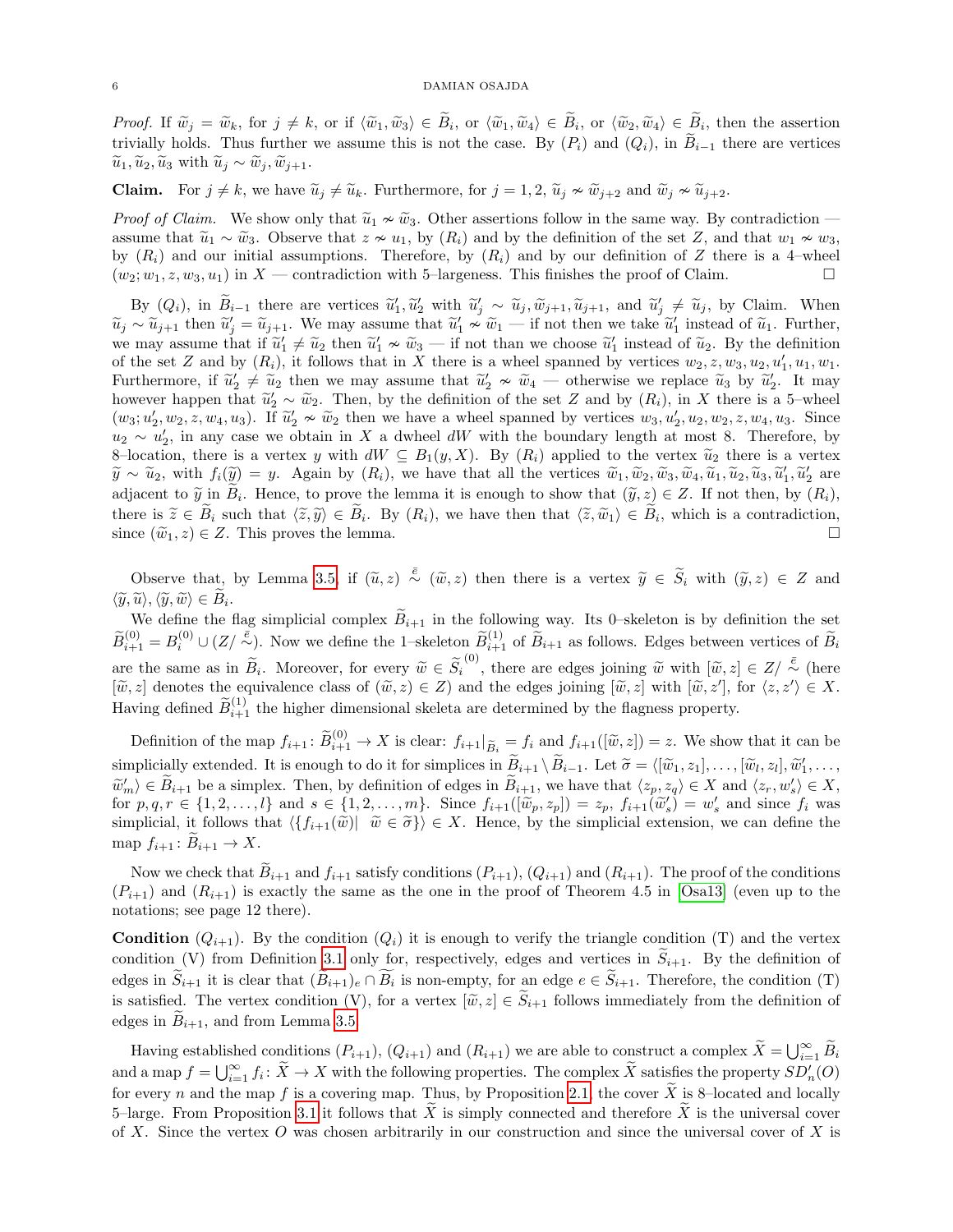unique it follows that  $\tilde{X}$  satisfies the property  $SD_n'(O)$  for every vertex O and for every natural number n. This finishes the proof of the theorem.  $\Box$ 

# 4. 5/6 <sup>∗</sup>–triangulations are 8–located

<span id="page-6-0"></span>The goal of this section is to show that  $5/6^*$ -triangulations are 8–located locally 5–large simplicial complexes, i.e. to prove Theorem B from Introduction.

4.1.  $5/6^*$ -triangulations of a 2-sphere. A link of a vertex in a  $5/6^*$ -triangulation of a 3-manifold is a 5/6<sup>\*</sup>-triangulation of a 2-sphere, that is, each vertex has degree (the number of edges adjacent to) 5 or 6 and no two vertices of degree 5 are connected by an edge. A soccer tiling of a 2-sphere is the cellulation dual to a 5/6 <sup>∗</sup>–triangulation of a 2–sphere — see [\[EMM03\]](#page-8-0). Its cells — pentagons and hexagons — correspond to vertices of the triangulation, its vertices correspond to triangles. A soccer diagram is a subcomplex of a soccer tiling, which is homeomorphic to a disc. A path in the boundary of a soccer diagram which is contained in a single cell is called an exposed path.

4.2. 8-location. Throughout this subsection we assume that X is a  $5/6^*$ -triangulation of a 3-manifold.

<span id="page-6-3"></span>**Lemma 4.1.** X is locally 5–large and, for  $k = 5, 6$ , every k–wheel W in X is contained in a link of a vertex  $v \notin W$ .

The lemma above follows immediately from Lemma [4.2](#page-6-1) below. The latter is an elementary result concerning 5/6 <sup>∗</sup>–triangulations of a 2–sphere. For brevity, in the proof we use results from [\[EMM03,](#page-8-0) Section 3].

<span id="page-6-1"></span>**Lemma 4.2.** Let Y be a  $5/6^*$ -triangulation of a 2-sphere. There are no full 4-cycles in Y, and, for  $k = 5, 6$ , every full  $k$ -cycle in Y is contained in a wheel.

*Proof.* Let  $k \in \{4, 5, 6\}$  and assume there is a full k–cycle  $c = (c_1, c_2, \ldots, c_k)$  in Y. In the soccer tiling Y' corresponding to Y, we have then the chain of cells  $c_1, c_2, \ldots, c_k$ , with  $c_i$  and  $c_{i+1}$  sharing an edge (here and further we use the convention  $c_{k+j} = c_j$ . By c we denote the subcomplex of Y' being the union of  $c_1, c_2, \ldots, c_k$ . Observe that if, for  $k - 1 \geq j \geq 2$ ,  $c_i$  and  $c_{i+j}$  have an edge in common then  $c$  (in Y) is not full, thus further we assume this is not the case. Consider now the two boundary paths  $\alpha_{in}$  and  $\alpha_{out}$  of c in  $Y'$  — see Figure [4.](#page-6-2) Since  $k \leq 6$  and cells are pentagons or hexagons, the sum of lengths  $|\alpha_{in}| + |\alpha_{out}|$  is at most  $6 \cdot 4 = 24$ . Therefore, without loss of generality we assume that  $|\alpha_{in}| \leq 12$ . Consider a soccer diagram



<span id="page-6-2"></span>FIGURE 4. Proof of Lemma [4.2](#page-6-1) for  $k = 6$ : the cycle c and the paths  $\alpha_{in}$ ,  $\alpha_{out}$  (left); the exposed path in  $D$  (right).

D with boundary  $\alpha_{in}$  that has at most 6 pentagons — such a diagram always exists by [\[EMM03,](#page-8-0) Remark 2.9. By [\[EMM03,](#page-8-0) Theorem 3.10], either D contains an exposed path of length 4, or D is one of the two diagrams in [\[EMM03,](#page-8-0) Figure 2]. It is easy to see that the latter is impossible. Therefore, for the rest of the proof we suppose that there is an exposed path of length 4 in D. This is impossible when  $k = 4$ , hence further we consider  $k = 5, 6$ . If, for some  $i \in \{1, 2, ..., k\}$ , the cell  $c_i$  belongs to D (i.e. D is "outside  $\alpha_{in}$ " in Figure [4\)](#page-6-2) then  $c_{i-1}$  (or  $c_k$  if  $i = 1$ ) and  $c_{i+1}$  share an edge, contrary to our assumptions. Therefore D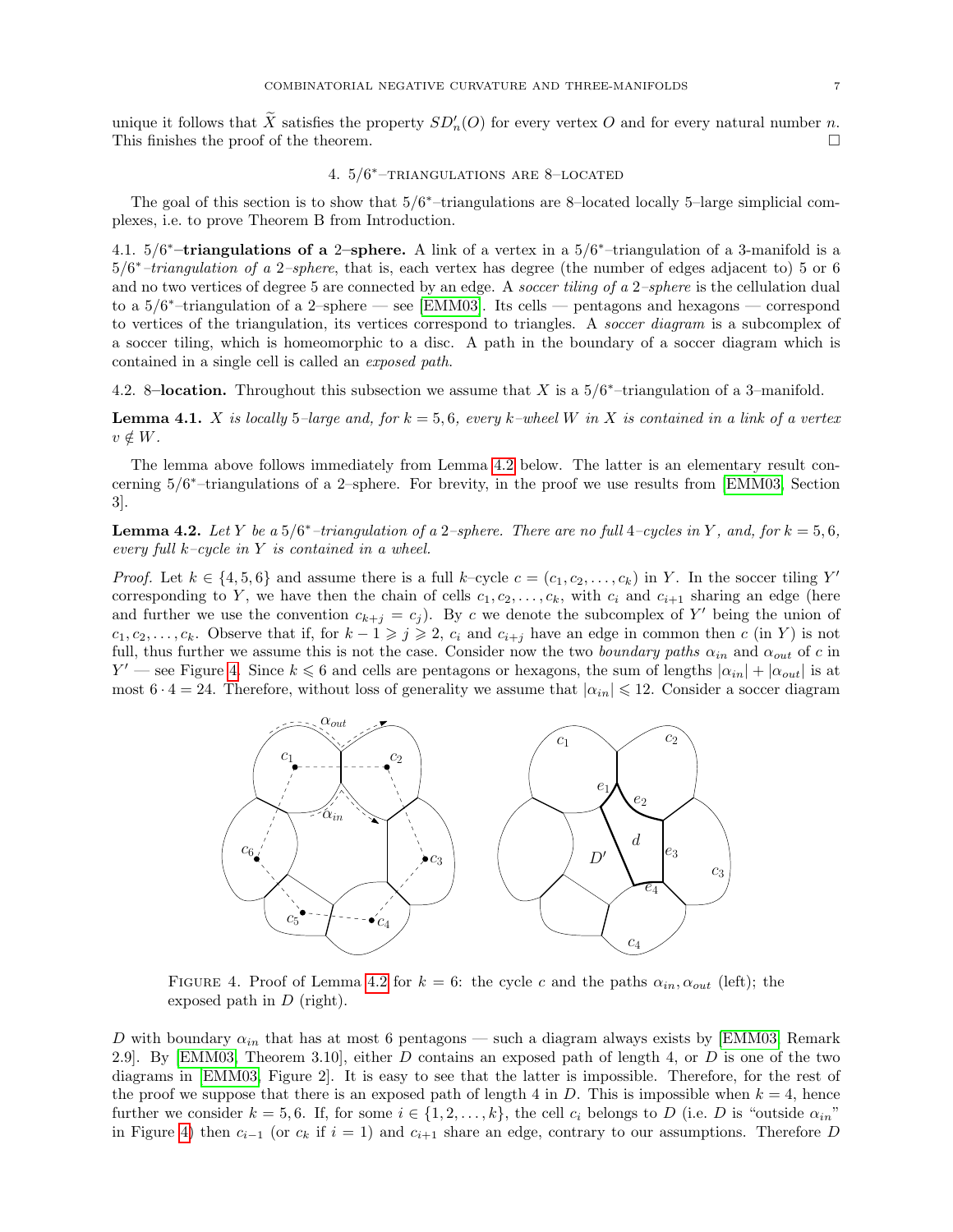#### 8 DAMIAN OSAJDA

does not contain any  $c_i$  (i.e. D is "inside  $\alpha_{in}$ " in Figure [4\)](#page-6-2). Without loss of generality we assume that the exposed path p of length 4 consists of edges  $e_1, e_2, e_3, e_4$  such that  $e_i \subseteq c_i$ . Let d be a cell of D containing p. If  $D = d$  then the lemma is proved, since then the cycle c (in Y) is contained in the k–wheel  $(d; c_1, \ldots, c_k)$  in Y. Therefore, further we assume that  $D = D' \cup d$ , where  $D'$  is a new (nonempty) soccer diagram. Assume that among the cells  $c_i$  only the cells  $c_1, c_2, \ldots, c_r$  intersect d, for  $4 \leq r \leq k-1$ . Then we obtain a new cycle c' of cells:  $c_1, d, c_r, \ldots, c_k$ , of length strictly smaller than k. This corresponds to a full cycle c' in Y. If  $k = 5$ then this is impossible as shown above. If  $k = 6$  then c' has to have length 5 and, as we have just proved c' is contained in a wheel  $(d'; c_1, d, \ldots)$ . This means that both d and d' are pentagons, which contradicts the definition of the soccer diagram, and thus yields the lemma.

<span id="page-7-1"></span>**Lemma 4.3.** Let  $W = (v; c_1, c_2, \ldots, c_7)$  be a 7-wheel in X. Then there exist vertices  $y \neq z$  such that  $\langle v, y, z \rangle \in X$ , and, up to renaming cyclically vertices  $c_i$ , the vertex y is adjacent to  $c_1, c_2, c_3, c_4$ , and z is *adjacent to*  $c_4$ ,  $c_5$ ,  $c_6$ ,  $c_7$ ,  $c_1$ .

Proof. The first part of the proof is the same as in the proof of Lemma [4.2](#page-6-1) above: We consider the "cycle" of cells  $c_1, \ldots, c_7$  in the soccer tiling corresponding to  $X_v$ , and we find a path  $\alpha_{in}$  of length at most  $7 \cdot 4/2 = 14$ . Considering a soccer diagram D with the boundary  $\alpha_{in}$  and with at most 6 pentagons, we conclude that D does not contain any  $c_i$ , and that there is an exposed path of length 4. It is not possible that D consists of a single cell, so that the cell d containing the exposed path forms a new cycle of less than 7 cells. For the new cycle we apply Lemma [4.2,](#page-6-1) to obtain a single "filling" cell f. The pair of cells  $(d, f)$  corresponds to the pair of required vertices:  $(y, z)$  or  $(z, y)$ .

*Proof of Theorem B.* Assume that  $dW = (v_0, v'_0, w; v_1, \ldots, v_{k-2}; v'_1, \ldots, v'_{l-2})$  is a  $(k, l)$ -dwheel in X with the boundary length at most 8. Without loss of generality we assume that  $k \geq l$ . By Lemma [4.1](#page-6-3) the only possibilities for the pair  $(k, l)$  are:  $(5, 5), (6, 5), (6, 6), (7, 5)$ . By Lemma [4.1,](#page-6-3) there is a vertex  $\overline{v}'_0 \neq v'_0$  such that  $(v'_0; v'_1, \ldots, v'_{l-2}, w, v_0) \subseteq X_{\overline{v}'_0}$ .

First we consider the case when  $k \leq 6$ . By Lemma [4.1,](#page-6-3) there is a vertex  $\overline{v}_0 \neq v_0$  such that the wheel  $(v_0; v_1, \ldots, v_{k-2}, w, v'_0) \subseteq X_{\overline{v}_0}$ . If  $\overline{v}_0 = \overline{v}'_0$  then  $dW \subseteq B_1(\overline{v}_0)$  and we are done. Hence further we assume that  $\overline{v}_0 \neq \overline{v}'_0$ . If  $v_1 = v'_1$  then  $(v_1, \overline{v}_0, w, \overline{v}'_0)$  is a 4-cycle in  $X_{\langle v_0, v'_0 \rangle}$ . By Lemma [4.1,](#page-6-3) this cycle is not full and thus  $\langle \overline{v}_0, \overline{v}'_0 \rangle \in X$ . Hence, the vertices  $v_0, v'_0, v_1, \overline{v}_0, \overline{v}'_0$  span a 4-simplex — contradiction. If  $v_1 \neq v'_1$  then, by the definition of a dwheel  $dW$ , we have  $v_1 \sim v_1'$  and, by our assumptions,  $l = 5$ . In this case the cycle  $(v_1, \overline{v}_0, w, \overline{v}'_0, v'_1)$  is a 5-cycle in  $X_{\langle v_0, v'_0 \rangle}$ . If this cycle is not full then we have a contradiction as before. If it is full then the edge  $\langle v_0, v'_0 \rangle$  has degree 5. However, also the edge  $\langle v'_0, \overline{v}'_0 \rangle$  has degree 5 contradicting the definition of the 5/6 <sup>∗</sup>–triangulation.

It remains to treat the case  $(k, l) = (7, 5)$ . Observe that in this case we have  $v_1 = v'_1$ . Let  $y \neq z$  be vertices as in Lemma [4.3](#page-7-1) for the 7-wheel  $(v_0; v_1, \ldots, v_{k-2}, w, v'_0)$ . Either  $v_1, v'_0, w$  are all adjacent to y or to z, or, without loss of generality, we assume that  $\langle z, w, v_0' \rangle \in X$ , and  $\langle y, v_1, v_0' \rangle \in X$ . In the former case we proceed as above for  $k \leq 6$ . Thus further we assume that  $\langle y, w \rangle$ ,  $\langle z, v_1 \rangle \notin X$ . Then there is a 5–cycle  $(y, z, w, \overline{v}_0', v_1)$ in the link of the edge  $\langle v_0, v_0' \rangle$ . If this cycle is not full then we obtain a simplex of dimension above 3 in X contradiction. Therefore the cycle is full and hence the degree of  $\langle v_0, v_0' \rangle$  is 5. This means however that there are two degree 5 edges in the triangle  $\langle v_0, v'_0, \overline{v}'_0 \rangle$ , contradicting the definition of the 5/6<sup>\*</sup>-triangulation.  $\Box$ 

#### 5. Further applications and final remarks

<span id="page-7-0"></span>5.1. Versions of m–location. There is another, "more natural", version of m–location, that originated in fact our studies: A flag (now, not necessarily 5–large) simplicial complex is m–located if every homotopically trivial loop of length at most m has a filling diagram with at most one internal vertex (see eg. [J $\text{S}06,\text{Os}a13$ ] for basics on filling diagrams). The new property does not imply the one considered in this paper, neither vice versa. The following analogue of Theorem A holds.

**Theorem.** Let X be a simply connected 8-located flag simplicial complex. Then the 1-skeleton of X, equipped with the standard path metric, is Gromov hyperbolic.

A more general scheme for local conditions implying Gromov hyperbolicity relies on the requirement that "short loops allow small filling diagrams". This leads to particular instances of the local-to-global principle for the linear Dehn function.

In the next subsections one may usually consider both versions of "m–location" when it is mentioned.